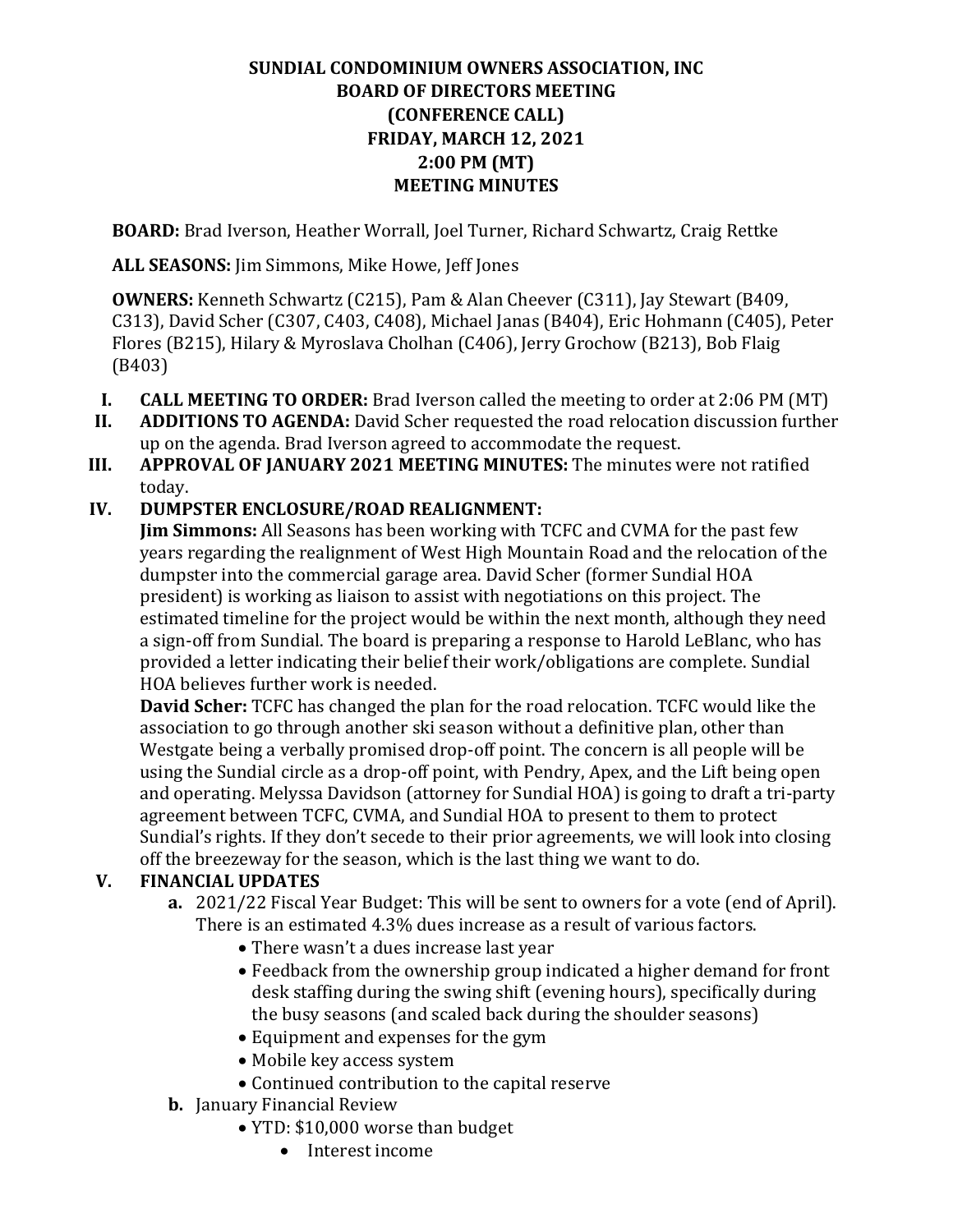- Meeting room rental income
- Savings in general administration (\$17,000)
- Housekeeping flat to budget
- Security \$7,500 better than budget
- Repairs and maintenance \$24,000 behind, particularly related to elevator issues and equipment rental for the gym and phone.
- Supplies \$4,000 better than budget
- Utilities \$2,000 worse than budget
- **c.** The association's investment portfolio currently has around \$780,000 in the fund, with approximately \$210,000 in a money market fund, secured by the FDIC.
- **d.** Through the end of January, the association has spent approximately \$262,000 from capital to a budget of \$735,000
	- Automation systems, boiler and chiller pump replacements, water pumps

# **VI. MAINTENANCE UPDATES**

- **a.** Completed
	- Groove Satellite has finished their work for the television issues
	- New variable frequency drives have been installed for the heating water pumps
	- Ron Brenner's company has installed many ball valves, actuators, and a new expansion tank for the bridge snowmelt system
	- All common area HVAC filters have been replaced
	- KHI replaced fan motors for cooling unit in the transformer
	- The exterior window in B420 was replaced for the new owners
	- **b.** In Progress
		- Peek Painting's bid for the lobby is \$1,900. This will be completed after ski season
		- A new access point will be installed on the 5<sup>th</sup> floor of the B building this month. The bid of \$2,500 was approved.
		- Ron Brenner's company gave a bid of \$1,900 for the check valves in the public restrooms. This project will resolve the hot water issues that the lodge experienced this winter.
		- Ace Disposal will be submitting bids for a trash compactor.
			- An electrician will also be submitting a bid to supply power to the trash compactor.
		- Thyssen Krupp has submitted a bid for elevator upgrades in the B building. This is a priority, as they have been going down often. Jeff suggests upgrading the B building first, if it is cost effective to do so.

## **c.** Critical Projects

- Elevator Upgrades
- Check valves in public restrooms to mitigate hot water issues
- Bridge deck failure
	- We have a credit from the contractor to use
- Pool concrete improvements and joint repointing
- Trash issue/compactor

## **VII. BOARD DISCUSSION**

**a.** Residential Unit Locks: Electronic door access for 100% of the building, regardless of rental management company or not, would allow owners to control access to the unit specifically, as well as common areas. The existing lock